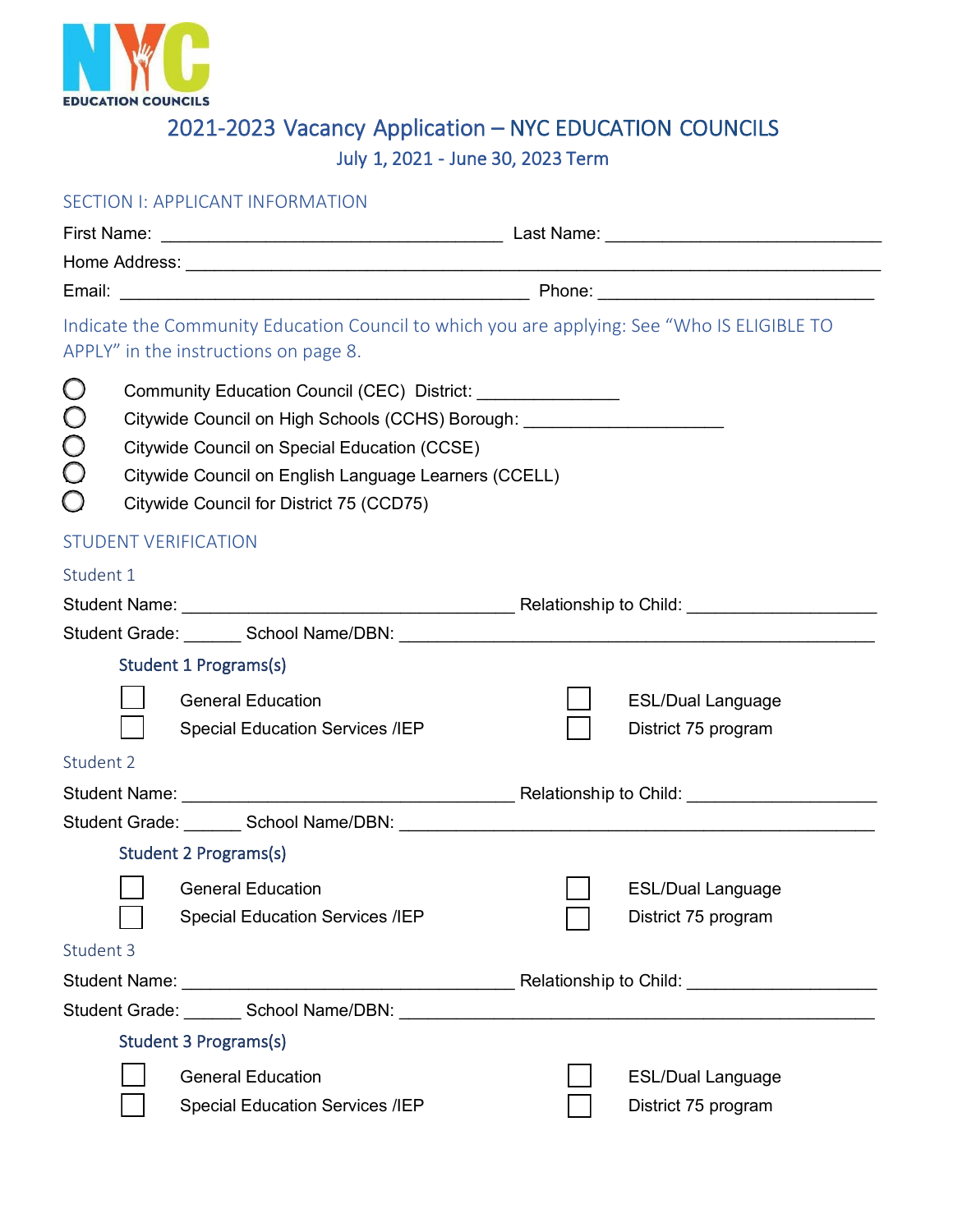

## ELIGIBILITY VERIFICATION

Answer the questions below. Additional questions may be asked to confirm your eligibility. Review the eligibility requirements provided in the application Instructions. **Do not leave any section blank.**

| <b>NO</b>                                                                                                                                                                                                                                                                                                                            |
|--------------------------------------------------------------------------------------------------------------------------------------------------------------------------------------------------------------------------------------------------------------------------------------------------------------------------------------|
|                                                                                                                                                                                                                                                                                                                                      |
|                                                                                                                                                                                                                                                                                                                                      |
| Do you hold any elective public office or any elective or appointed party position other than delegate or<br>alternate delegate to a national, state, judicial or other party convention, or member of a county committee?                                                                                                           |
| <b>NO</b>                                                                                                                                                                                                                                                                                                                            |
|                                                                                                                                                                                                                                                                                                                                      |
|                                                                                                                                                                                                                                                                                                                                      |
|                                                                                                                                                                                                                                                                                                                                      |
| Have you ever been convicted of, or pleaded guilty/no contest to, a misdemeanor or felony offense in this<br>state or elsewhere? Note: You are not required to disclose violations, infractions, or offenses that were<br>dismissed, expunged, or sealed; or youthful offender offenses or cases adjudicated as a youthful offender. |
| <b>NO</b>                                                                                                                                                                                                                                                                                                                            |
|                                                                                                                                                                                                                                                                                                                                      |
|                                                                                                                                                                                                                                                                                                                                      |
| Have you ever been removed from a PA/PTA, school leadership team, district Presidents' Council, Borough                                                                                                                                                                                                                              |
| Are you currently employed by the Department of Education?                                                                                                                                                                                                                                                                           |

High School Council, Title I Committee, a community school board, a Community District Education Council, the Citywide Council on high Schools, the Citywide Council on English language learners, the Citywide Council for Special Education, or the Citywide Council for District 75?



If yes, please describe:

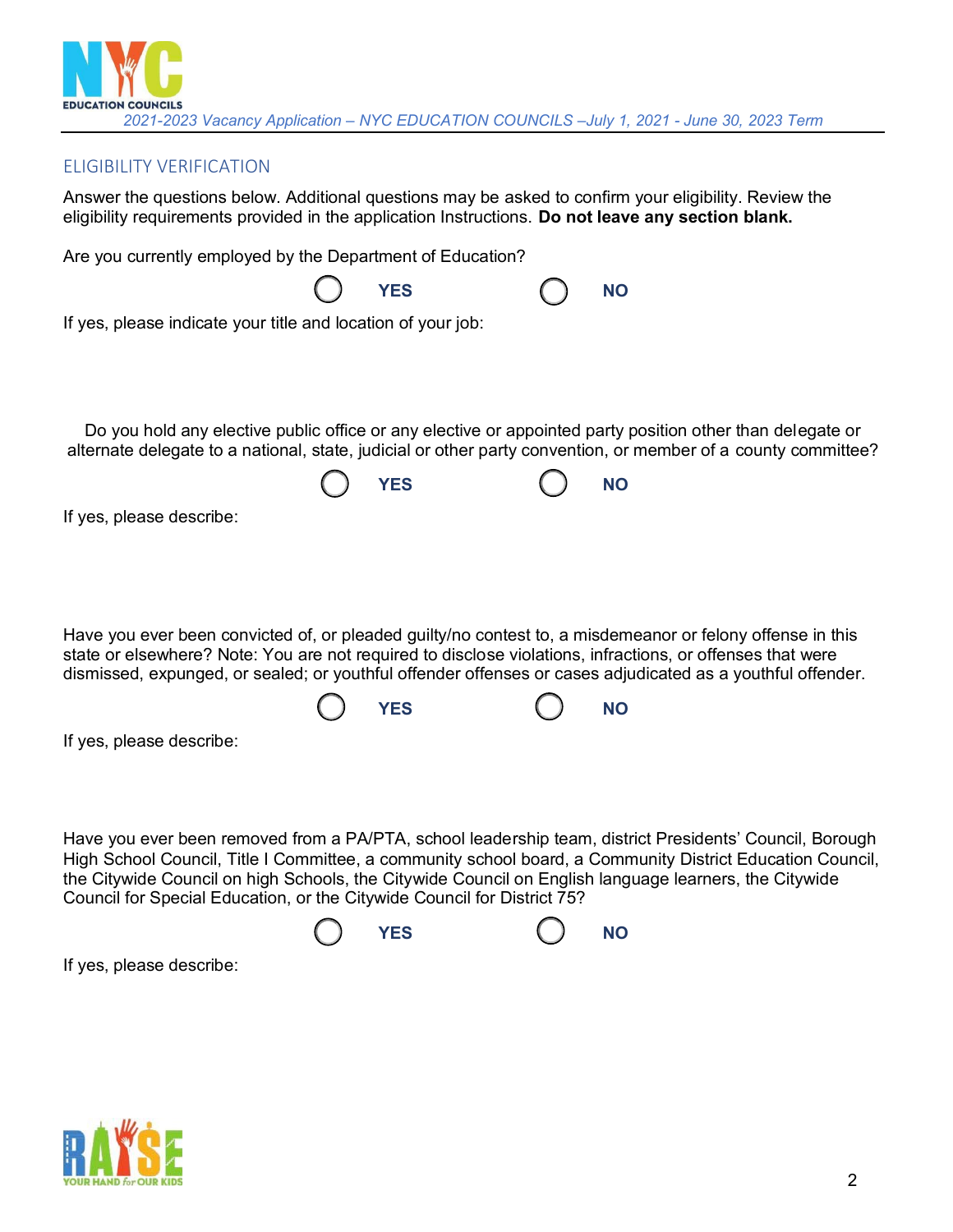

For FACE use only:

# SECTION II: APPLICANT PUBLIC PROFILE

All the information in this section, separate from the rest of the application, will be made available to the Council.

Applicant Name

'n

| Student 1 - List only schools; do not list students' names               |                                         |  |                          |  |  |  |
|--------------------------------------------------------------------------|-----------------------------------------|--|--------------------------|--|--|--|
|                                                                          |                                         |  |                          |  |  |  |
| School DBN:                                                              |                                         |  |                          |  |  |  |
|                                                                          | Student 1 Programs(s)                   |  |                          |  |  |  |
|                                                                          | <b>General Education</b>                |  | <b>ESL/Dual Language</b> |  |  |  |
|                                                                          | <b>Special Education Services /IEP</b>  |  | District 75 program      |  |  |  |
| Student 2                                                                |                                         |  |                          |  |  |  |
|                                                                          |                                         |  |                          |  |  |  |
| School DBN:                                                              | <u> 1990 - Johann Barbara, martin a</u> |  |                          |  |  |  |
|                                                                          | <b>Student 2 Programs(s)</b>            |  |                          |  |  |  |
|                                                                          | <b>General Education</b>                |  | <b>ESL/Dual Language</b> |  |  |  |
|                                                                          | <b>Special Education Services /IEP</b>  |  | District 75 program      |  |  |  |
| Student 3                                                                |                                         |  |                          |  |  |  |
|                                                                          |                                         |  |                          |  |  |  |
| School DBN:                                                              |                                         |  |                          |  |  |  |
|                                                                          | <b>Student 3 Programs(s)</b>            |  |                          |  |  |  |
|                                                                          | <b>General Education</b>                |  | <b>ESL/Dual Language</b> |  |  |  |
|                                                                          | <b>Special Education Services /IEP</b>  |  | District 75 program      |  |  |  |
| Student 4                                                                |                                         |  |                          |  |  |  |
|                                                                          |                                         |  |                          |  |  |  |
| School DBN:<br><u> 1989 - Andrea Station Books, amerikansk politik (</u> |                                         |  |                          |  |  |  |
| <b>Student 4 Programs(s)</b>                                             |                                         |  |                          |  |  |  |
|                                                                          | <b>General Education</b>                |  | <b>ESL/Dual Language</b> |  |  |  |
|                                                                          | <b>Special Education Services /IEP</b>  |  | District 75 program      |  |  |  |
|                                                                          |                                         |  |                          |  |  |  |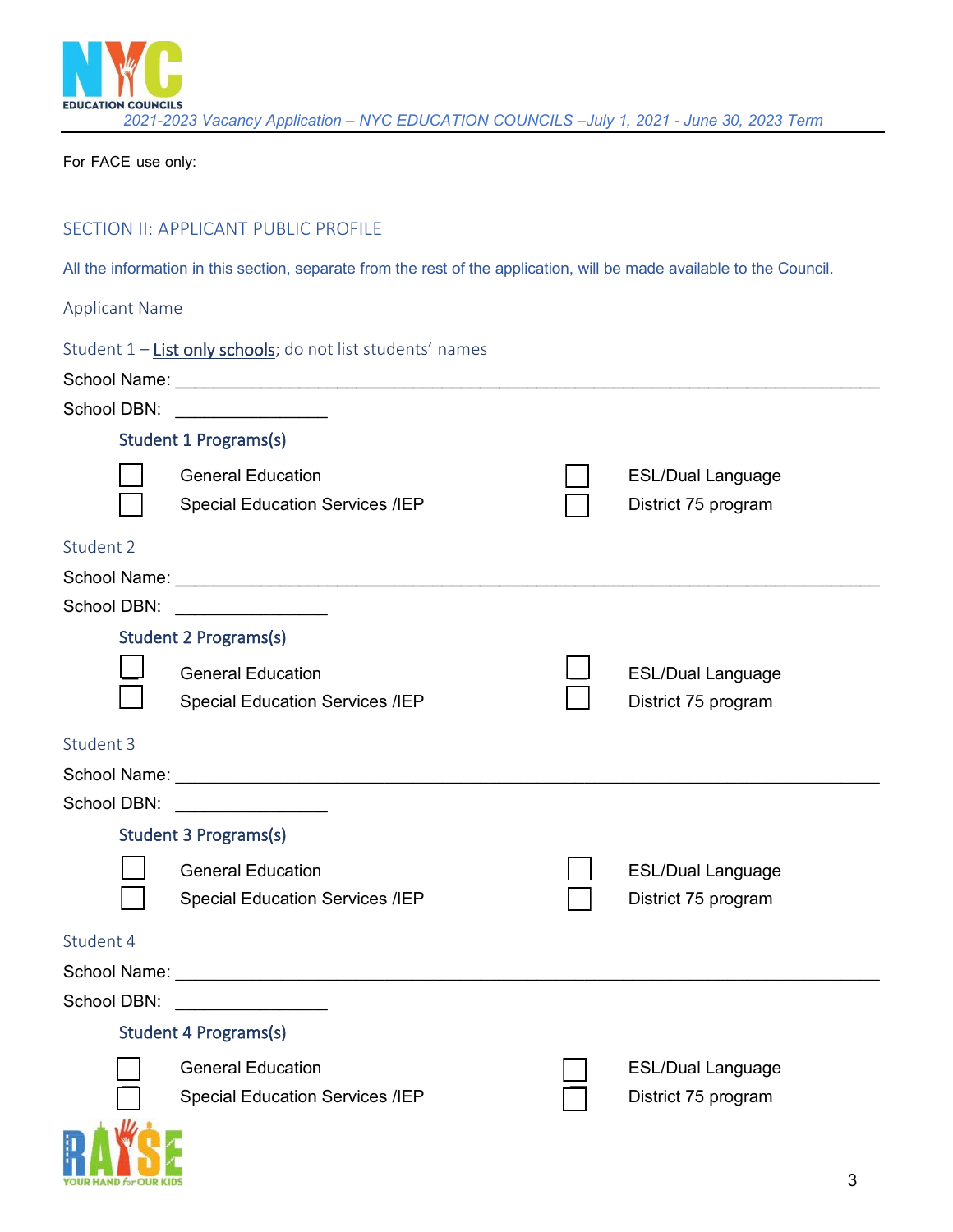

# SECTION II: APPLICANT PUBLIC PROFILE (continued)

#### Candidate Statement

Describe school related, community, or civic activities in which you participated that you believe will make you a strong candidate.

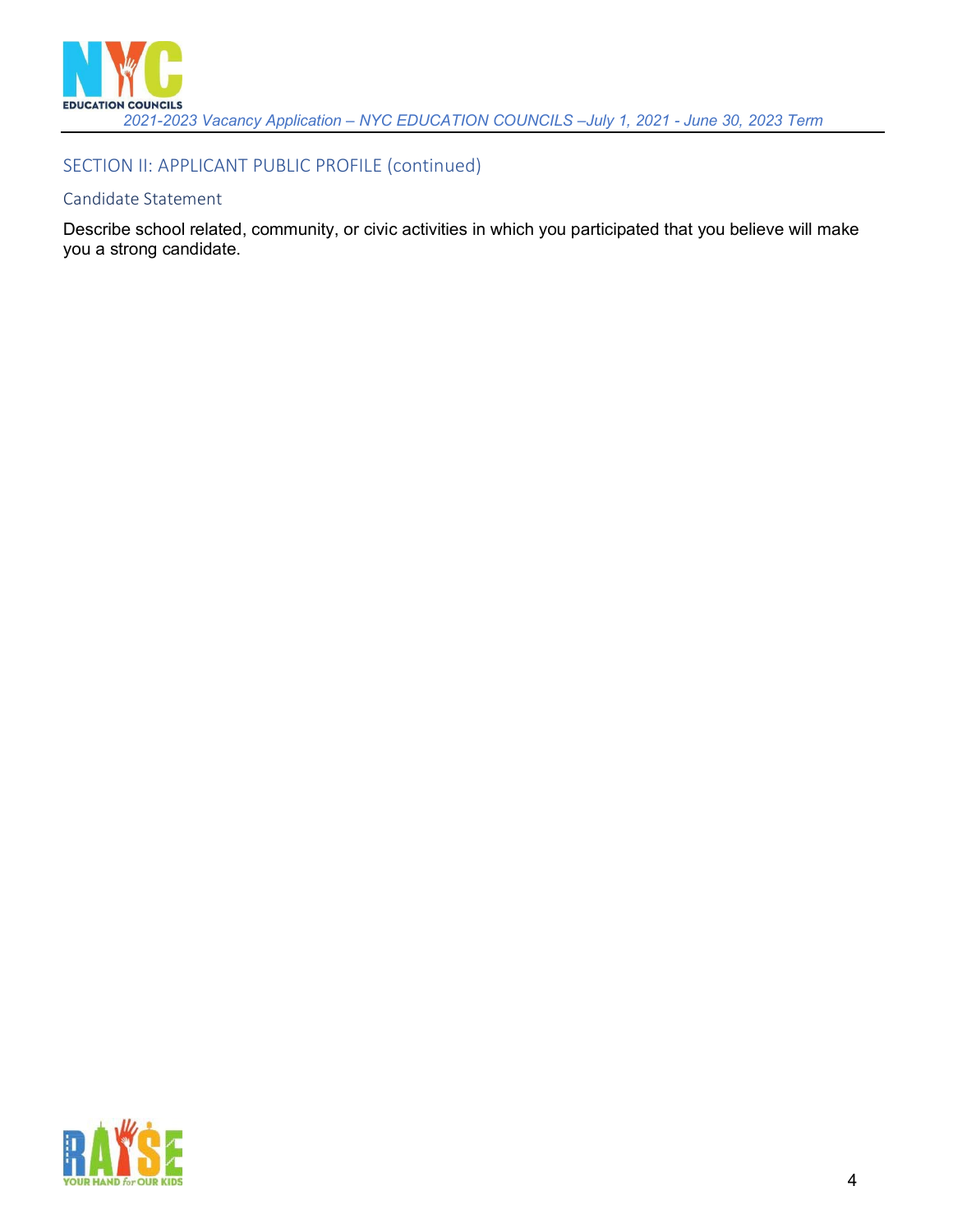# **SECTION III**

List the name of every employer (including self-owned businesses):

- From which you received more than \$1,000 for services performed or for goods sold produced in the 12 months preceding the date you are completing this form, and/or
- Of which you were a paid member, officer, director, or trustee

# Clearly indicate "N/A" if the section is not applicable.  $\Box$  N/A

| <b>EMPLOYER NAME</b><br>(Dates of employment) | Job title or brief job description. Do<br>you have any interaction with DOE?<br>If yes, describe and indicate whether<br>you work in the Community School<br>District where you are applying. | Does employer do business<br>with DOE, including Community<br>School Districts? Answer: YES,<br>No, or Unknown | If applicable, provide a description<br>of employer's business dealings<br>with the DOE, including<br><b>Community School Districts</b> |
|-----------------------------------------------|-----------------------------------------------------------------------------------------------------------------------------------------------------------------------------------------------|----------------------------------------------------------------------------------------------------------------|-----------------------------------------------------------------------------------------------------------------------------------------|
| Example: Staples                              | Example: Store Manager                                                                                                                                                                        | Example: Yes                                                                                                   | Example: Sells supplies to DOE,<br>but not district X                                                                                   |
|                                               |                                                                                                                                                                                               |                                                                                                                |                                                                                                                                         |
|                                               |                                                                                                                                                                                               |                                                                                                                |                                                                                                                                         |
|                                               |                                                                                                                                                                                               |                                                                                                                |                                                                                                                                         |

#### APPLICANT'S VOLUNTEER POSITIONS

List every organization in which you hold any volunteer (uncompensated) office or position, such as an officer, director, or trustee. Do NOT list organizations in which you are only a member.

Clearly indicate "N/A" if the section is not applicable.  $\Box$  N/A

| NAME OF ORGANIZATION   | <b>TYPE OF ORGANIZATION</b>         | Title or brief description of your<br>volunteer activity. Do you have any<br>interaction with DOE? If yes,<br>describe and indicate whether you<br>volunteer in the Community School<br>District where you are applying | Does the organization do business<br>with DOE, including Community<br>School Districts? Answer: YES,<br>No, or Unknown |  |
|------------------------|-------------------------------------|-------------------------------------------------------------------------------------------------------------------------------------------------------------------------------------------------------------------------|------------------------------------------------------------------------------------------------------------------------|--|
| Example: Tree Top Inc. | <b>Example: Cooperative Nursery</b> | <b>Example: President</b>                                                                                                                                                                                               | Example: No                                                                                                            |  |
|                        |                                     |                                                                                                                                                                                                                         |                                                                                                                        |  |
|                        |                                     |                                                                                                                                                                                                                         |                                                                                                                        |  |
|                        |                                     |                                                                                                                                                                                                                         |                                                                                                                        |  |

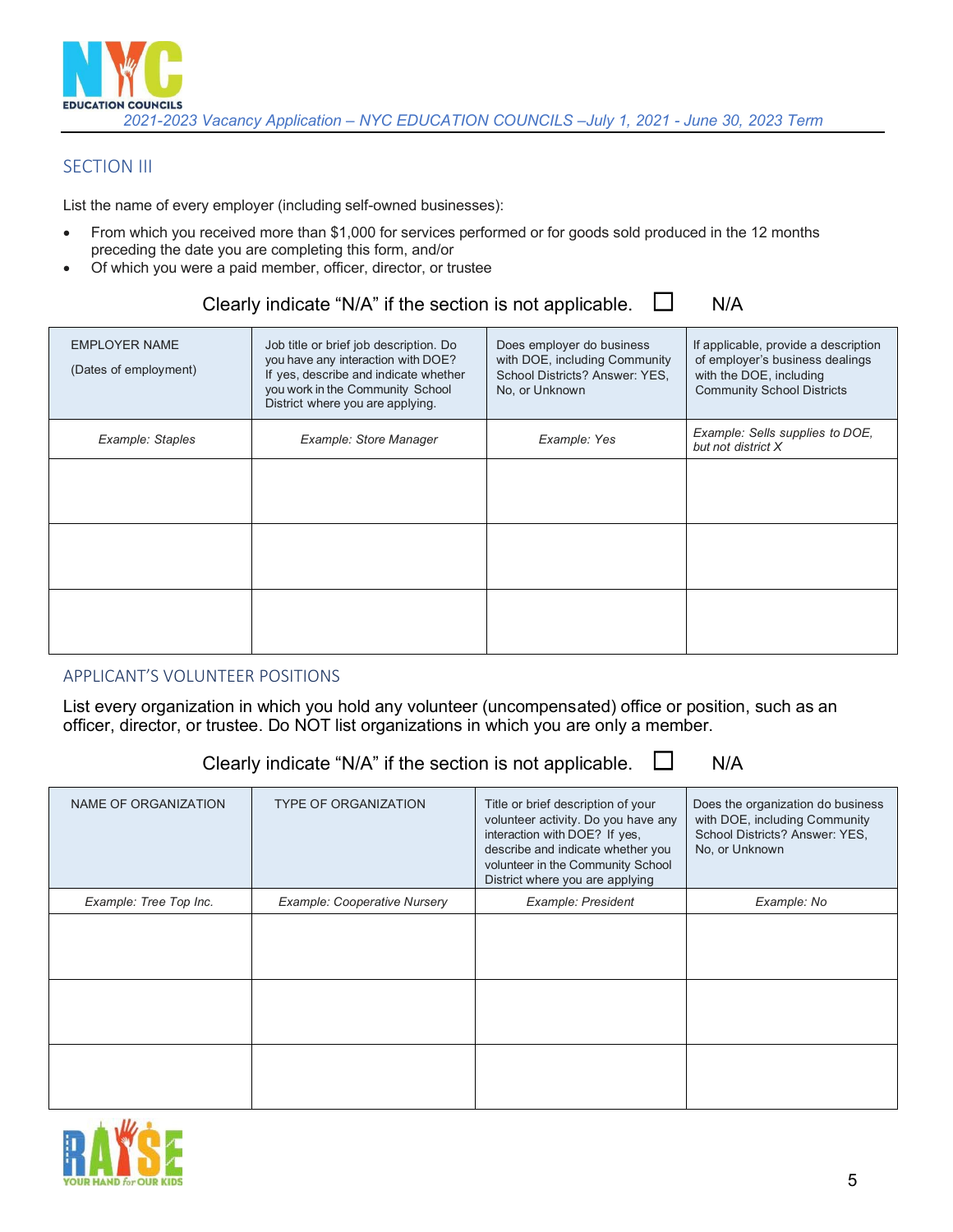

#### APPLICANT'S INVESTMENTS

List any entity in which you have an ownership interest of at least 5% or \$10,000 (whichever is less) as of the date you are completing this form. Do NOT list any publicly traded company, unless you hold a position with the company (example: officer, director, employee).

Clearly indicate "N/A" if the section is not applicable  $\Box$  N/A

| <u>etemiy interested that the modelle the there explained the state of the state of the state of the state of the state of the state of the state of the state of the state of the state of the state of the state of the state </u> |                                                         |                    |                                                                                                                  |  |  |
|--------------------------------------------------------------------------------------------------------------------------------------------------------------------------------------------------------------------------------------|---------------------------------------------------------|--------------------|------------------------------------------------------------------------------------------------------------------|--|--|
| NAME OF ENTITY                                                                                                                                                                                                                       | <b>OWNERSHIP PERCENTAGE/</b><br><b>INVESTMET AMOUNT</b> | POSITION HELD      | Does entity do business with the<br>DOE, including Community<br>School Districts? Answer: Yes,<br>No, or Unknown |  |  |
| Example: Jones Supply Company                                                                                                                                                                                                        | Example: 52%                                            | Example: President | Example: NO                                                                                                      |  |  |
|                                                                                                                                                                                                                                      |                                                         |                    |                                                                                                                  |  |  |
|                                                                                                                                                                                                                                      |                                                         |                    |                                                                                                                  |  |  |
|                                                                                                                                                                                                                                      |                                                         |                    |                                                                                                                  |  |  |

#### INVESTMENTS OF APPLICANT'S SPOUSE OR REGISTERED DOMESTIC PARTNER AND UNEMANCIPATED CHILDREN

List any entity in which your spouse or registered domestic partner and unemancipated children have an ownership interest of at least 5% or \$10,000 (whichever is less) as of the date you are completing this form. Do NOT list any publicly traded company, unless they hold a position with the company (example: officer, director, or employee).

Clearly indicate "N/A" if the section is not applicable.  $\Box$  N/A

| SPOUSE, REGISTERED DOMESTIC<br>PARTNER, ORCHILD'S NAME AND<br><b>RELATION</b> | <b>NAME OF ENTITY</b>         | <b>OWNERSHIP</b><br>PERCENTAGE/<br><b>INVESTMET</b><br><b>AMOUNT</b> | POSISTION HELD            | Does entity do<br>business with the<br>DOE, including<br>community school<br>districts? Answer: yes,<br>no, or unknown |
|-------------------------------------------------------------------------------|-------------------------------|----------------------------------------------------------------------|---------------------------|------------------------------------------------------------------------------------------------------------------------|
| Example: James Smith/Husband                                                  | Example: Jones Supply Company | Example: 52%                                                         | <b>Example: President</b> | Example: NO                                                                                                            |
|                                                                               |                               |                                                                      |                           |                                                                                                                        |
|                                                                               |                               |                                                                      |                           |                                                                                                                        |
|                                                                               |                               |                                                                      |                           |                                                                                                                        |

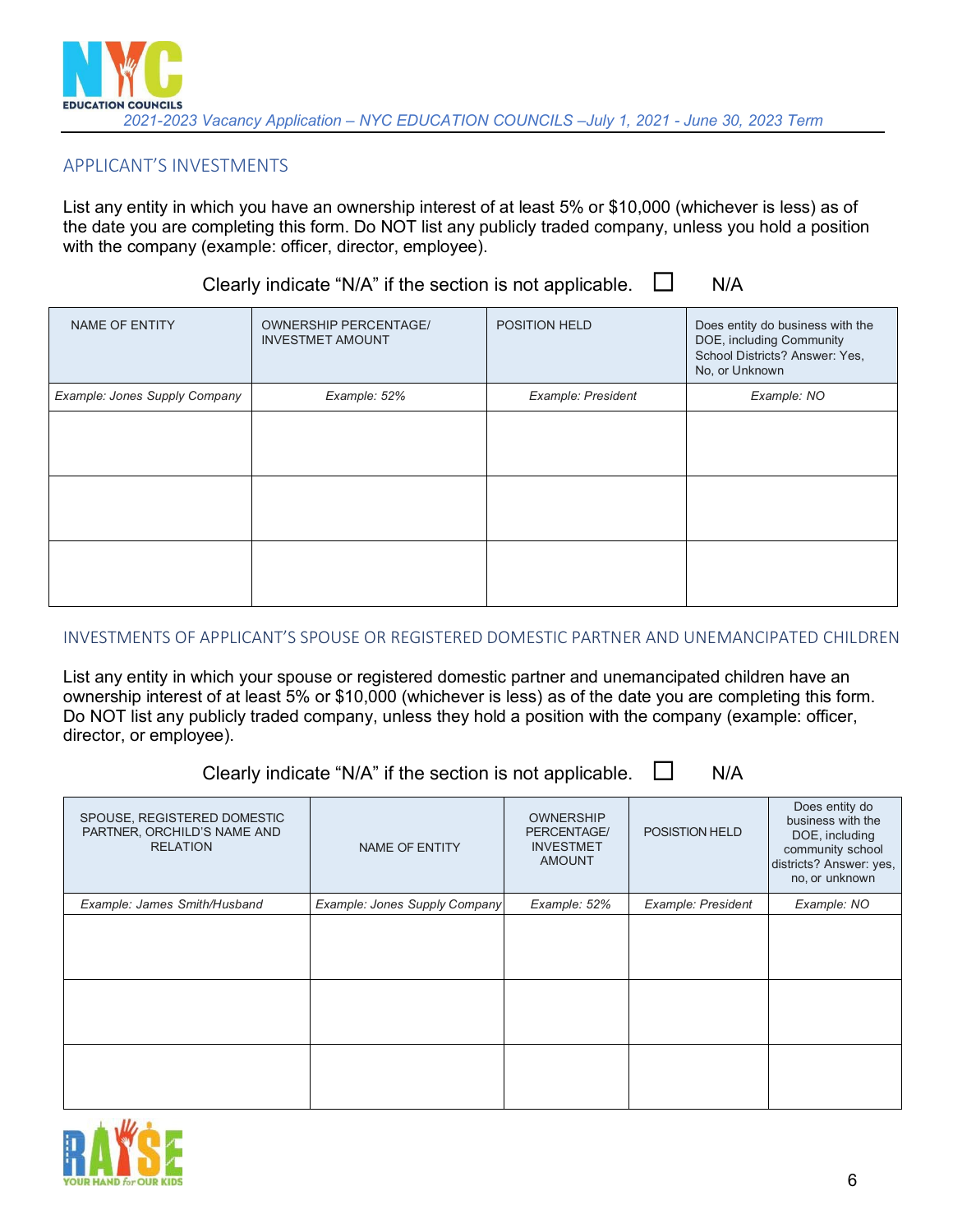

#### CERTIFICATION

I, (print name) \_\_\_\_\_\_\_\_\_\_\_\_\_\_\_\_\_\_\_\_\_\_\_\_\_\_\_\_\_\_\_\_\_\_\_\_\_\_\_, certify that all information provided is true and accurate to the best of my knowledge.

#### From Section 175.30 of the New York State Penal Law:

"A person is guilty of offering a false instrument for filing in the second degree when, knowing that a written instrument contains a false statement or false information, he offers or presents it to a public office or public servant with the knowledge or belief that it will be filed with, registered or recorded in or otherwise become a part of the records of such public office or public servant."

I understand that providing false information in connection with my application may subject me to criminal penalties and/or disqualification or removal from a NYC Education Council.

By signing this page, I am verifying that I have read and understand the eligibility requirements for serving on a Community or Citywide Education Council and my responsibilities as a member should I be elected.

#### I UNDERSTAND THAT IF I AM ELECTED, I AM REQUIRED TO

- Work without compensation (this is a volunteer position).
- Attend the council's monthly meetings and other meetings or hearings that are relevant to the work of the Council; and participate in committees.
- Be driven by the needs of all students not just those of my own child.
- Be sensitive to the needs of families with diverse cultures and languages.
- Collaborate with all members of my Council as well as DOE staff.
- Participate in training programs at least once a year.
- Commit to work diligently to improve our public school system.

I can be reached at the following telephone number should there be any questions related to my application:

TELEPHONE NUMBER:

E-SIGNATURE:\_\_\_\_\_\_\_\_\_\_\_\_\_\_\_\_\_\_\_\_\_\_\_\_\_\_\_\_\_\_\_\_\_\_\_\_\_\_\_\_\_\_\_\_\_ DATE: \_\_\_\_\_\_\_\_\_\_\_\_\_\_\_\_\_

PRINT APPLICANT NAME: \_\_\_\_\_\_\_\_\_\_\_\_\_\_\_\_\_\_\_\_\_\_\_\_\_\_\_\_\_\_\_\_\_\_\_

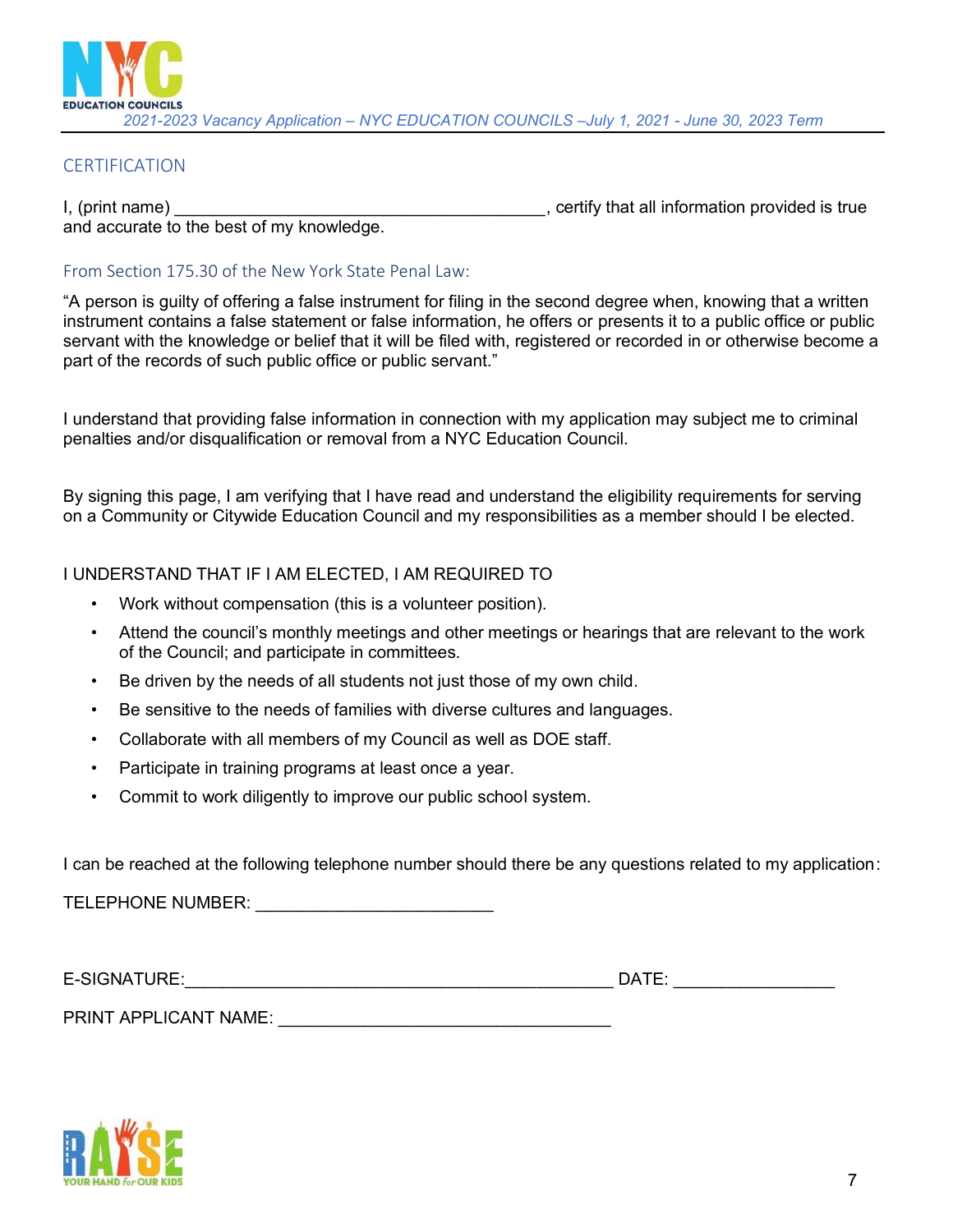# SUBMISSION INSTRUCTIONS

This application requests information that should be kept confidential (e.g. names of children, your home address). Please e-mail the completed application to the Office of Family and Community Empowerment (FACE) at [CCECInfo@schools.nyc.gov](mailto:CCECInfo@schools.nyc.gov) or mail it to 52 Chambers Street, room 405, New York, NY 10007. Please do not send it to the Education Council.

# **INSTRUCTIONS**

DO NOT leave any section blank. If any portion of this application does not apply to you, please indicate "N/A" (not applicable) in that space.

# Finding the DBN for your child's school:

Each school has a unique DBN (District, Borough, and School Number). To find the DBN, go to <https://www.schools.nyc.gov/find-a-school> and type the school's name into the search box. Once you have located the correct school, input the district number, the borough and the school number. Please use: M  $=$ Manhattan;  $X =$  Bronx;  $K =$  Brooklyn;  $Q =$  Queens;  $R =$  Staten Island.

# Summary of eligibility requirements:

Chancellor's Regulations D-140, D-150, D-160, and D-170 document the eligibility requirements for Community and Citywide Education Council members. The complete regulations can be found online at: [https://www.schools.nyc.gov/about-us/policies/chancellors-regulations.](https://www.schools.nyc.gov/about-us/policies/chancellors-regulations) Eligibility is determined at the time of application.

# Who is eligible to apply:

- For Citywide Council on High Schools (CCHS) Parents of current high school students.
- For Citywide Council on English Language Learners (CCELL)- Parents of students in a bilingual or ESL program ("ELL students") currently or within the past two years.
- For Citywide Council on Special Education (CCSE) Parents of students with an IEP currently receiving special education services provided by and/or paid for by the Department of Education (DOE).
- For Citywide Council for District 75 (CCD75) Parents of students currently enrolled in a citywide (D75) program or school.
- For Community Education Councils (CECs) Parents of students in grades Kindergarten through 8th, or in a Pre-K program, who currently attend a non-charter public school or Pre-K program in the district where the applicants wish to serve on the CEC. Once elected, parents of students in grades Kindergarten through 8 at the time of application are allowed to serve out the two-year term regardless of where the student attends school. Parents of students in a Pre-K program at the time of application are ineligible to serve if their child no longer attends a school or pre-K program in the district in which the parent serves on the CEC.

Consistent with the Chancellor's Regulations, a parent is defined as a parent, legal guardian, or person in